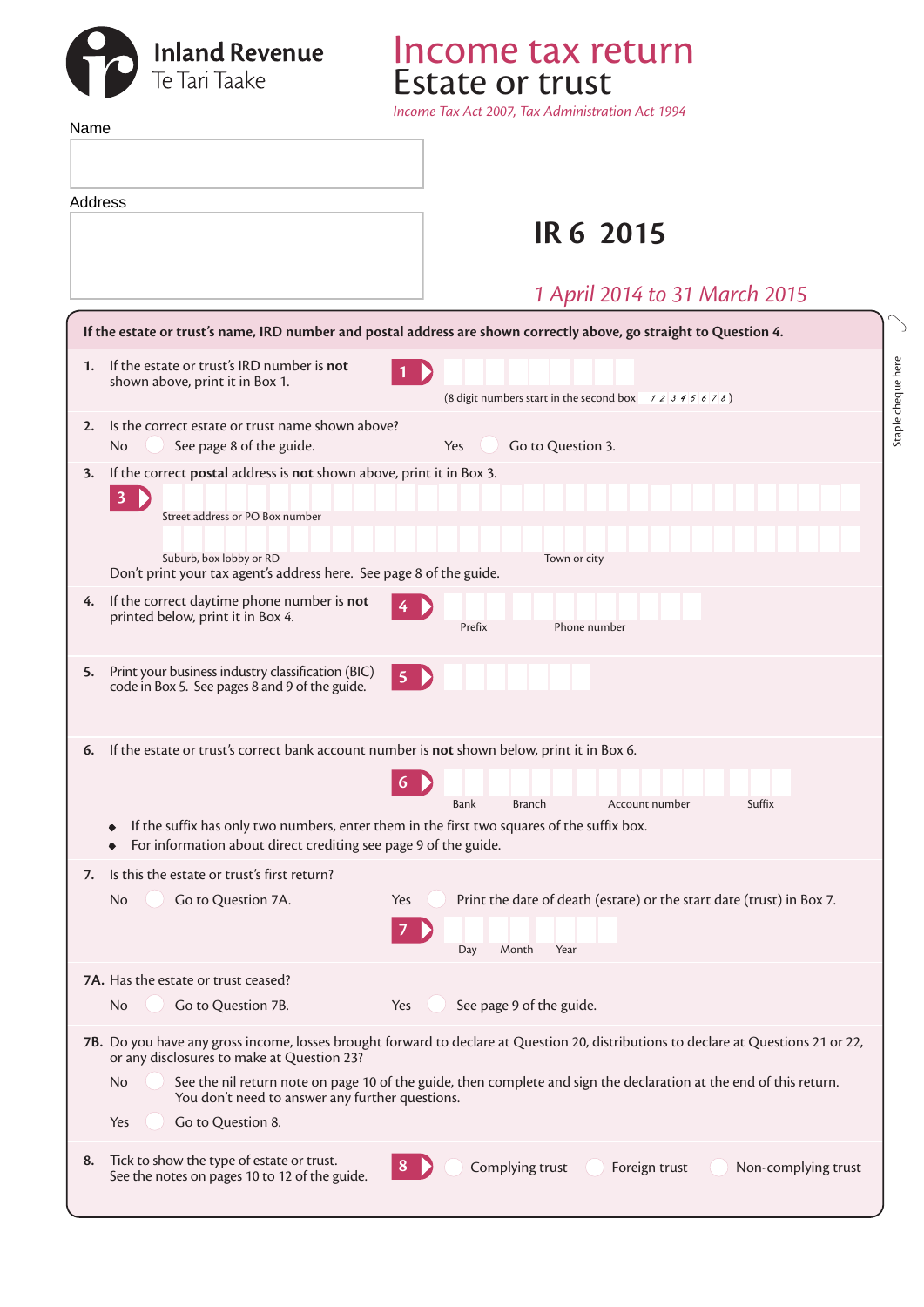|     | Income                                                                                                                                                                                                                                                                                                                                                                                                                            |                                                                                                                                                                |  |  |  |
|-----|-----------------------------------------------------------------------------------------------------------------------------------------------------------------------------------------------------------------------------------------------------------------------------------------------------------------------------------------------------------------------------------------------------------------------------------|----------------------------------------------------------------------------------------------------------------------------------------------------------------|--|--|--|
| 9.  | Did the estate or trust have any New Zealand interest paid or credited to it?<br>Go to Question 10.<br>No.<br><b>Total RWT</b><br>\$,<br>$9A \triangleright$                                                                                                                                                                                                                                                                      | See pages 12 to 14 of the guide. Print the details below.<br>Yes<br>Total gross interest-if a loss, put a minus sign in the last box<br>9B                     |  |  |  |
| 10. | Did the estate or trust have any New Zealand dividends paid or credited to it?<br>Go to Question 11.<br>No.<br>Total dividend imputation credits<br><b>S</b><br>10 <sub>b</sub><br>Total dividend RWT and payment for foreign dividends<br>$\zeta$<br>10A                                                                                                                                                                         | See pages 15 and 16 of the guide. Print the details below.<br>Yes<br>Total gross dividends<br>\$<br><b>10B</b>                                                 |  |  |  |
| 11. | Did the estate or trust receive any taxable distributions from a Māori authority?<br>Go to Question 12.<br>No<br>Total Māori authority credits<br>$\varsigma$<br>[11A <b>D</b>                                                                                                                                                                                                                                                    | See page 17 of the guide. Print the totals here.<br>Yes<br>Total Māori authority distributions<br>\$<br>11BD                                                   |  |  |  |
| 12. | Did the estate or trust receive income from a partnership, estate or trust?<br>Go to Question 13.<br>No.<br>Total partnership, estate or trust tax credits                                                                                                                                                                                                                                                                        | See pages 18 and 19 of the guide. Print the totals here.<br>Yes<br>Total partnership, estate or trust income-if a loss, put a minus sign in the last<br>box    |  |  |  |
| 13. | Did the estate or trust receive any income from overseas?<br>Go to Question 14.<br>No.<br>Total overseas tax paid<br>$\mathsf{S}$<br> 13A                                                                                                                                                                                                                                                                                         | See pages 19 to 23 of the guide. Print the totals here.<br>Yes<br>Total overseas income-if a loss, put a minus sign in the last box<br>\$<br>13B               |  |  |  |
| 14. | Did the estate or trust receive any look-through company (LTC) income? (Exclude any income/loss received that you've included at<br>Questions 9, 10, 11, 12 and 16).<br>Go to Question 15.<br>No<br>Total LTC tax credits<br>Total active LTC income-if a loss, put a minus sign in the last box<br>14B)<br>Non-allowable deductions this year<br><b>S</b><br>Prior years' non-allowable deductions claimed this year<br>14D<br>Ş | See pages 23 and 24 in the guide. Print the totals here.<br>Yes<br>Adjusted LTC income-if a loss, put a minus sign in the last box                             |  |  |  |
|     | Either add Boxes 14B and 14C, or subtract Box 14D from 14B.<br>Print your answer in Box 14E.<br>15. Did the estate or trust receive income from business or rental activities? (Don't include any amounts shown in Boxes 9B, 10B, 11B, 12B,                                                                                                                                                                                       | \$                                                                                                                                                             |  |  |  |
|     | 13B, 14B or 14E.)<br>Go to Question 16.<br>No                                                                                                                                                                                                                                                                                                                                                                                     | See pages 24 and 25 of the guide. Print the totals here.<br>Yes<br>Net income from business or rental-if a loss, put a minus sign in the last box<br>\$<br>15B |  |  |  |
|     | 16. Did the estate or trust receive any other income?<br>Go to Question 17.<br>No<br>Name of payer<br>Type of income<br>Total tax credits from other income<br>\$<br>16A                                                                                                                                                                                                                                                          | See pages 25 to 28 of the guide. Print the details below.<br>Yes<br>Total other income-if a loss, put a minus sign in the last box<br>\$<br>16B                |  |  |  |
| 17. | Total income and total tax credits.<br>Add Boxes 9A, 10A, 11A, 12A, 13A, 14A and 16A. Print the<br>total in Box 17A.<br>Total tax credits<br><sup>S</sup><br>17AD                                                                                                                                                                                                                                                                 | Add Boxes 9B, 10B, 11B, 12B, 13B, 14E, 15B and 16B. Print the<br>total in Box 17B.<br>Total income-if a loss, put a minus sign in the last box<br>S<br> 17B    |  |  |  |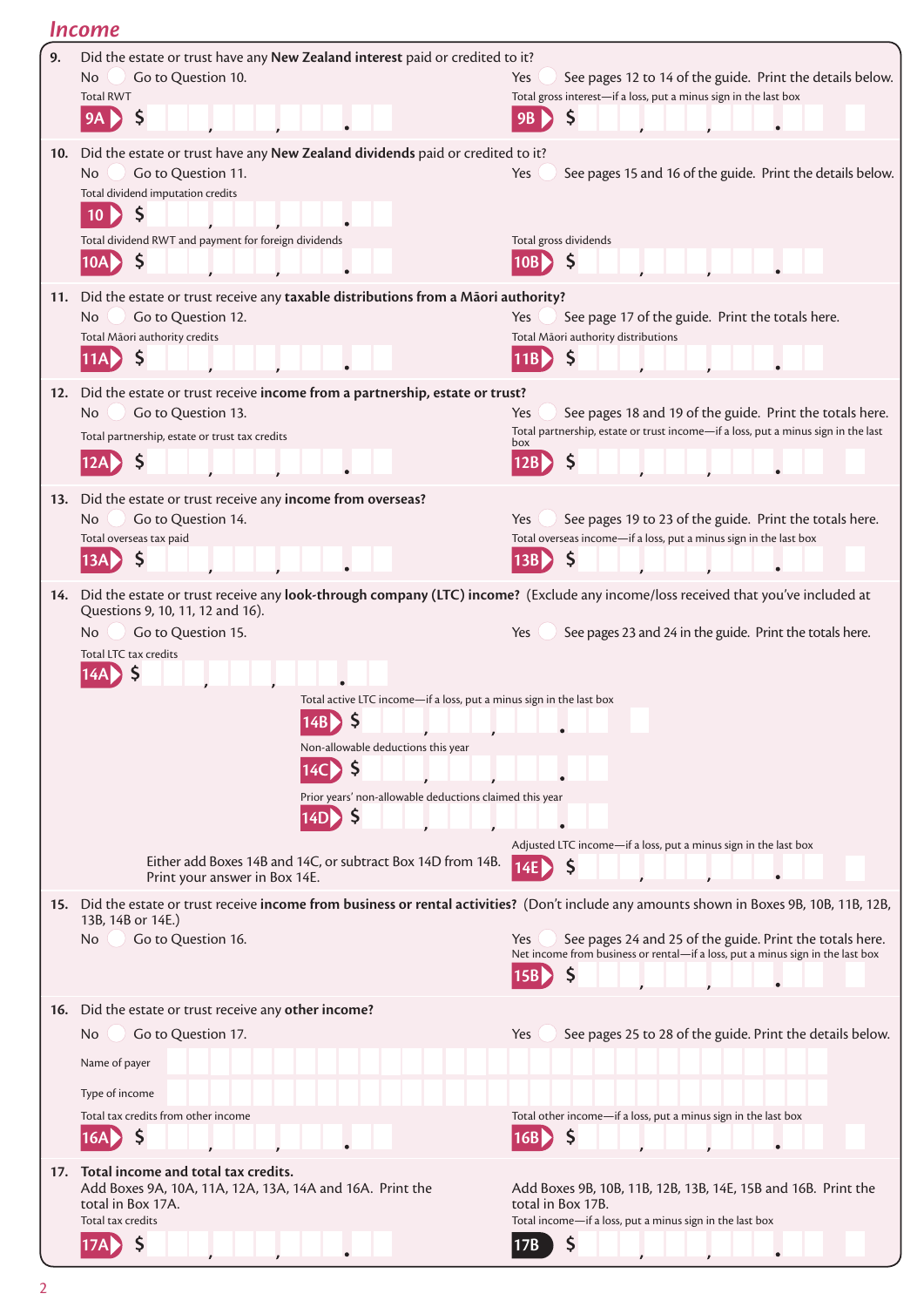| 18. Income allocation. See pages 28 and 29 of the guide before allocating income.<br>If Box 17B is a loss, leave Boxes 18A and 18B blank.<br>Beneficiary income<br>\$<br>18A                                                                                                              | Trustee income<br>\$<br> 18B                                                                                        |  |  |
|-------------------------------------------------------------------------------------------------------------------------------------------------------------------------------------------------------------------------------------------------------------------------------------------|---------------------------------------------------------------------------------------------------------------------|--|--|
| 19. Can the estate or trust claim expenses? See page 30 of the guide.<br>Go to Question 20.<br><b>No</b>                                                                                                                                                                                  | Print the amount in Box 19.<br>Yes<br>Total expenses claimed<br>\$<br>19                                            |  |  |
| 20. Does the estate or trust have losses brought forward? pages 30 and 31 of the guide.<br>Go to Question 21.<br>No.<br>Amount brought forward<br>Ś                                                                                                                                       | Print the details in Box 20A and Box 20B.<br>Yes<br>Amount claimed this year<br>$\mathsf{\dot{S}}$<br> 20B          |  |  |
| Foreign and non-complying trusts - distributions to beneficiaries                                                                                                                                                                                                                         |                                                                                                                     |  |  |
| Complete this section only if this return is for a foreign or non-complying trust. See pages 31 and 32 of the guide.                                                                                                                                                                      |                                                                                                                     |  |  |
| 21. Did the estate or trust make a distribution to any beneficiary during the year?<br>Go to Question 22.<br>No                                                                                                                                                                           | Print the total distributions in Box 21.<br><b>Yes</b><br>Attach details.<br><b>Total distributions</b><br>\$<br>21 |  |  |
| Did the estate or trust make a taxable distribution to any beneficiary during the year?<br>22.<br>No<br>Go to Question 23.                                                                                                                                                                | Print the total taxable distributions in Box 22.<br>Yes<br>Total taxable distributions<br>\$                        |  |  |
| <b>Additional disclosure of foreign investments</b>                                                                                                                                                                                                                                       |                                                                                                                     |  |  |
| 23. If the estate or trust calculates CFC or FIF income under Question 13 please read page 33 of the guide.<br>Tick "Yes" if additional disclosure is required.                                                                                                                           |                                                                                                                     |  |  |
| 23<br>Go to Question 24.<br><b>No</b>                                                                                                                                                                                                                                                     | Go to Question 24.<br><b>Yes</b>                                                                                    |  |  |
| <b>Beneficiary details</b> - attach completed IR 6B 2015 form(s) to the top of this page                                                                                                                                                                                                  |                                                                                                                     |  |  |
| 24. Read pages 34 to 38 of the guide for information about completing the details on the IR 6B 2015 form(s) for each<br>beneficiary.<br>Add the total tax payable for all beneficiaries from Boxes 24S of your IR 6B form(s) and print the total in Box 24T.<br>$\varsigma$<br><b>24T</b> | (Tick one)<br>Credit<br><b>Debit</b>                                                                                |  |  |
| Trustee income and calculation of tax                                                                                                                                                                                                                                                     |                                                                                                                     |  |  |
| 25. Calculate tax on trustee income here (including allocations to minor beneficiaries—see page 39 of the guide).                                                                                                                                                                         |                                                                                                                     |  |  |
| Subtract the amounts in Boxes 19 and 20B from the trustee income<br>in Box 18B. Print the answer in Box 25A. If the result is a negative<br>amount, print "0.00".                                                                                                                         | $\zeta$<br>25A<br>$\ 0\ 0$                                                                                          |  |  |
| Multiply the amount in Box 25A by 0.33 (33%). Print the answer in<br>Box 25B. This is the total tax payable.                                                                                                                                                                              | \$,<br> 25B                                                                                                         |  |  |
| Print the trustee's share of overseas tax paid in Box 25C.<br>See page 39 of the guide.                                                                                                                                                                                                   | \$,                                                                                                                 |  |  |
| Subtract Box 25C from Box 25B. Print the answer in Box 25D.<br>If 25C is larger than 25B print "0.00".                                                                                                                                                                                    | $\varsigma$<br>25D                                                                                                  |  |  |
| Print the trustee's share of dividend imputation credits in Box 25E.<br>See pages 39 and 40 of the guide.                                                                                                                                                                                 | $\varsigma$<br>25E)                                                                                                 |  |  |
| Subtract Box 25E from Box 25D. Print the answer in Box 25F.<br>If 25E is larger than 25D print "0.00".                                                                                                                                                                                    | $\varsigma$<br>25F                                                                                                  |  |  |
| Print the trustee's share of RWT and other tax credits in Box 25G.<br>See page 40 of the guide.                                                                                                                                                                                           | \$,                                                                                                                 |  |  |
| Print the difference between Box 25G and Box 25F in Box 25H.                                                                                                                                                                                                                              |                                                                                                                     |  |  |
| If Box 25G is larger than Box 25F, the difference is a credit.<br>If Box 25F is larger than Box 25G, the difference is a debit.                                                                                                                                                           | Debit<br>(Tick one)<br>Credit                                                                                       |  |  |